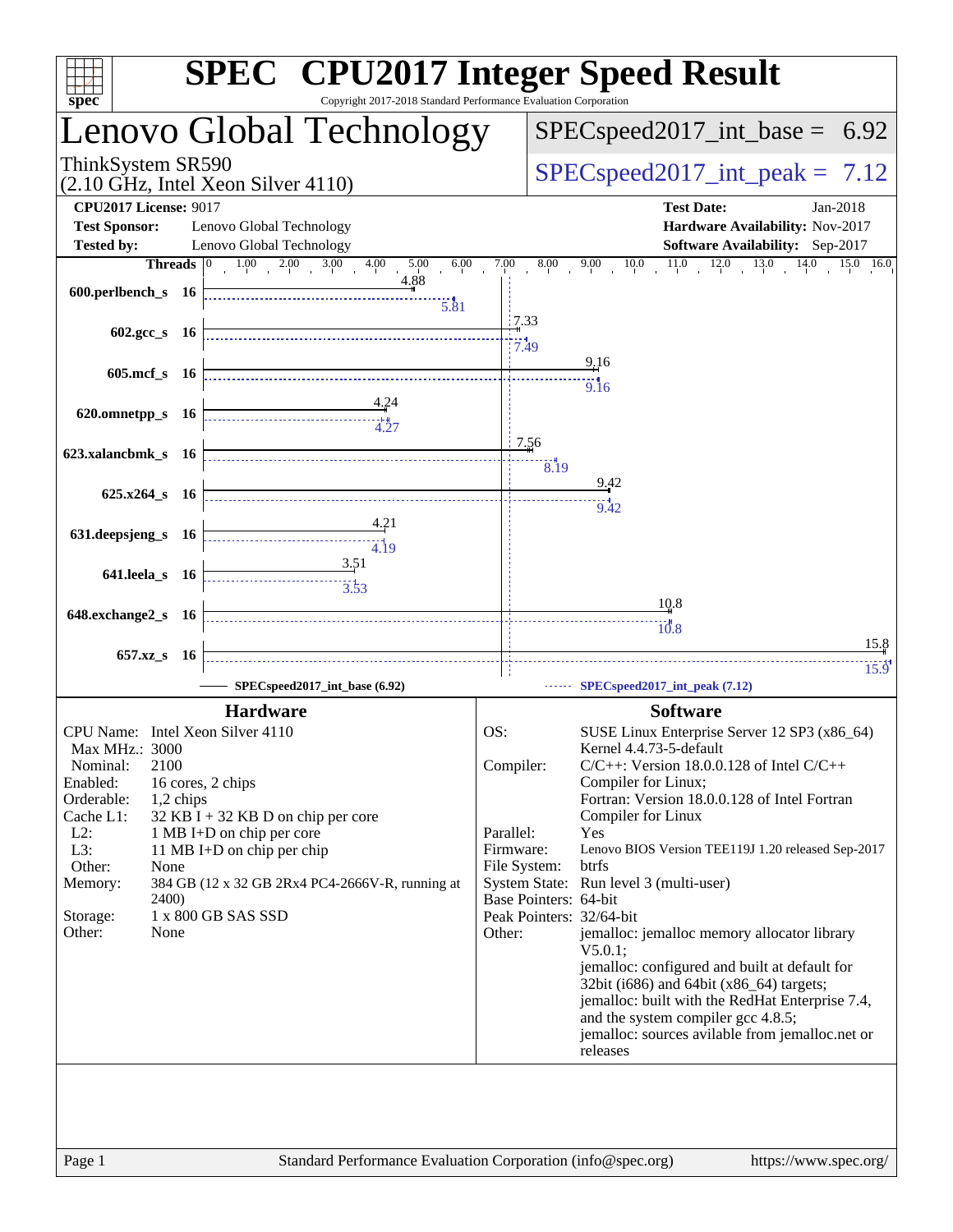

# Lenovo Global Technology

# $SPECspeed2017\_int\_base = 6.92$

(2.10 GHz, Intel Xeon Silver 4110)

ThinkSystem SR590  $SPEC speed2017$  int peak = 7.12

**[Test Sponsor:](http://www.spec.org/auto/cpu2017/Docs/result-fields.html#TestSponsor)** Lenovo Global Technology **[Hardware Availability:](http://www.spec.org/auto/cpu2017/Docs/result-fields.html#HardwareAvailability)** Nov-2017

**[CPU2017 License:](http://www.spec.org/auto/cpu2017/Docs/result-fields.html#CPU2017License)** 9017 **[Test Date:](http://www.spec.org/auto/cpu2017/Docs/result-fields.html#TestDate)** Jan-2018 **[Tested by:](http://www.spec.org/auto/cpu2017/Docs/result-fields.html#Testedby)** Lenovo Global Technology **[Software Availability:](http://www.spec.org/auto/cpu2017/Docs/result-fields.html#SoftwareAvailability)** Sep-2017

## **[Results Table](http://www.spec.org/auto/cpu2017/Docs/result-fields.html#ResultsTable)**

|                                     | <b>Base</b>    |                |       |                |       | <b>Peak</b>    |       |                |                |              |                |              |                |              |
|-------------------------------------|----------------|----------------|-------|----------------|-------|----------------|-------|----------------|----------------|--------------|----------------|--------------|----------------|--------------|
| <b>Benchmark</b>                    | <b>Threads</b> | <b>Seconds</b> | Ratio | <b>Seconds</b> | Ratio | <b>Seconds</b> | Ratio | <b>Threads</b> | <b>Seconds</b> | <b>Ratio</b> | <b>Seconds</b> | <b>Ratio</b> | <b>Seconds</b> | <b>Ratio</b> |
| $600.$ perlbench $\mathsf{S}$       | 16             | 366            | 4.85  | 362            | 4.90  | 364            | 4.88  | 16             | 306            | 5.81         | 305            | 5.82         | 306            | 5.79         |
| $602.\text{gcc}\_\text{s}$          | 16             | 548            | 7.27  | 542            | 7.35  | 543            | 7.33  | 16             | 531            | 7.50         | 531            | 7.49         | 532            | 7.49         |
| $605$ .mcf s                        | 16             | 515            | 9.16  | 515            | 9.16  | 522            | 9.05  | 16             | 516            | 9.15         | 514            | 9.18         | 515            | 9.16         |
| 620.omnetpp_s                       | 16             | 384            | 4.25  | 384            | 4.24  | 387            | 4.22  | 16             | 382            | 4.27         | 379            | 4.31         | 395            | 4.13         |
| 623.xalancbmk s                     | 16             | 187            | 7.56  | 185            | 7.64  | 188            | 7.53  | 16             | 173            | 8.19         | 173            | 8.20         | 174            | 8.16         |
| 625.x264 s                          | 16             | 188            | 9.39  | 187            | 9.43  | 187            | 9.42  | 16             | 187            | 9.42         | 187            | 9.42         | 187            | 9.43         |
| 631.deepsjeng_s                     | 16             | 340            | 4.22  | 341            | 4.21  | 340            | 4.21  | 16             | 342            | 4.19         | 342            | 4.18         | 342            | 4.19         |
| 641.leela s                         | 16             | 486            | 3.51  | 486            | 3.51  | 485            | 3.52  | 16             | 484            | 3.53         | 483            | 3.53         | 484            | 3.53         |
| 648.exchange2_s                     | 16             | 272            | 10.8  | 271            | 10.8  | 271            | 10.9  | 16             | 272            | <b>10.8</b>  | 271            | 10.9         | 272            | 10.8         |
| $657.xz$ s                          | 16             | 392            | 15.8  | 391            | 15.8  | <u>392</u>     | 15.8  | 16             | 388            | <u>15.9</u>  | 390            | 15.8         | 388            | 16.0         |
| $SPEC speed2017$ int base =<br>6.92 |                |                |       |                |       |                |       |                |                |              |                |              |                |              |

**[SPECspeed2017\\_int\\_peak =](http://www.spec.org/auto/cpu2017/Docs/result-fields.html#SPECspeed2017intpeak) 7.12**

Results appear in the [order in which they were run.](http://www.spec.org/auto/cpu2017/Docs/result-fields.html#RunOrder) Bold underlined text [indicates a median measurement](http://www.spec.org/auto/cpu2017/Docs/result-fields.html#Median).

## **[Operating System Notes](http://www.spec.org/auto/cpu2017/Docs/result-fields.html#OperatingSystemNotes)**

Stack size set to unlimited using "ulimit -s unlimited"

## **[General Notes](http://www.spec.org/auto/cpu2017/Docs/result-fields.html#GeneralNotes)**

Environment variables set by runcpu before the start of the run: LD\_LIBRARY\_PATH = "/home/cpu2017.1.0.2.ic18.0/lib/ia32:/home/cpu2017.1.0.2.ic18.0/lib/intel64" LD\_LIBRARY\_PATH = "\$LD\_LIBRARY\_PATH:/home/cpu2017.1.0.2.ic18.0/je5.0.1-32:/home/cpu2017.1.0.2.ic18.0/je5.0.1-64" OMP\_STACKSIZE = "192M"

 Binaries compiled on a system with 1x Intel Core i7-4790 CPU + 32GB RAM memory using Redhat Enterprise Linux 7.4 Transparent Huge Pages enabled by default Prior to runcpu invocation Filesystem page cache synced and cleared with: sync; echo 3> /proc/sys/vm/drop\_caches No: The test sponsor attests, as of date of publication, that CVE-2017-5754 (Meltdown) is mitigated in the system as tested and documented. No: The test sponsor attests, as of date of publication, that CVE-2017-5753 (Spectre variant 1) is mitigated in the system as tested and documented. No: The test sponsor attests, as of date of publication, that CVE-2017-5715 (Spectre variant 2) is mitigated in the system as tested and documented.

This benchmark result is intended to provide perspective on past performance using the historical hardware and/or software described on this result page.

The system as described on this result page was formerly

Page 2 Standard Performance Evaluation Corporation [\(info@spec.org\)](mailto:info@spec.org) <https://www.spec.org/> **(Continued on next page)**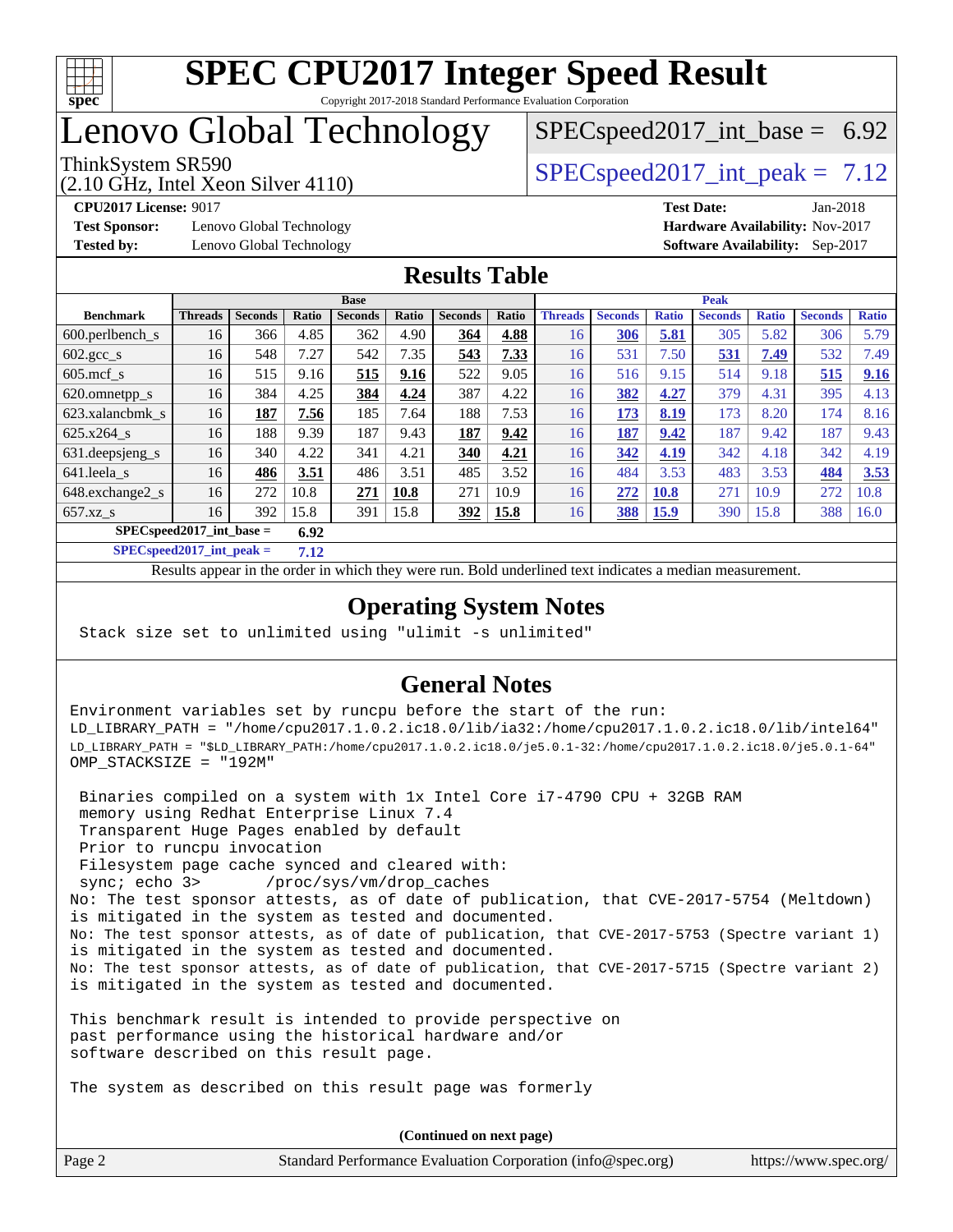

# Lenovo Global Technology

 $SPECspeed2017\_int\_base = 6.92$ 

(2.10 GHz, Intel Xeon Silver 4110)

ThinkSystem SR590  $SPEC speed2017$  int peak = 7.12

**[Test Sponsor:](http://www.spec.org/auto/cpu2017/Docs/result-fields.html#TestSponsor)** Lenovo Global Technology **[Hardware Availability:](http://www.spec.org/auto/cpu2017/Docs/result-fields.html#HardwareAvailability)** Nov-2017 **[Tested by:](http://www.spec.org/auto/cpu2017/Docs/result-fields.html#Testedby)** Lenovo Global Technology **[Software Availability:](http://www.spec.org/auto/cpu2017/Docs/result-fields.html#SoftwareAvailability)** Sep-2017

**[CPU2017 License:](http://www.spec.org/auto/cpu2017/Docs/result-fields.html#CPU2017License)** 9017 **[Test Date:](http://www.spec.org/auto/cpu2017/Docs/result-fields.html#TestDate)** Jan-2018

### **[General Notes \(Continued\)](http://www.spec.org/auto/cpu2017/Docs/result-fields.html#GeneralNotes)**

generally available. At the time of this publication, it may not be shipping, and/or may not be supported, and/or may fail to meet other tests of General Availability described in the SPEC OSG Policy document, <http://www.spec.org/osg/policy.html>

This measured result may not be representative of the result that would be measured were this benchmark run with hardware and software available as of the publication date.

### **[Platform Notes](http://www.spec.org/auto/cpu2017/Docs/result-fields.html#PlatformNotes)**

Page 3 Standard Performance Evaluation Corporation [\(info@spec.org\)](mailto:info@spec.org) <https://www.spec.org/> BIOS configuration: Choose Operating Mode set to Maximum Performance Hyper-Threading set to Disable Execute Disable Bit set to Disable MONITORMWAIT set to Enable Per Core P-state set to Disable XPT Prefetcher set to Enable Sysinfo program /home/cpu2017.1.0.2.ic18.0/bin/sysinfo Rev: r5797 of 2017-06-14 96c45e4568ad54c135fd618bcc091c0f running on SR590-1 Tue Jan 2 16:58:53 2018 SUT (System Under Test) info as seen by some common utilities. For more information on this section, see <https://www.spec.org/cpu2017/Docs/config.html#sysinfo> From /proc/cpuinfo model name : Intel(R) Xeon(R) Silver 4110 CPU @ 2.10GHz 2 "physical id"s (chips) 16 "processors" cores, siblings (Caution: counting these is hw and system dependent. The following excerpts from /proc/cpuinfo might not be reliable. Use with caution.) cpu cores : 8 siblings : 8 physical 0: cores 0 1 2 3 4 5 6 7 physical 1: cores 0 1 2 3 4 5 6 7 From lscpu: Architecture: x86\_64 CPU op-mode(s): 32-bit, 64-bit Byte Order: Little Endian  $CPU(s):$  16 On-line CPU(s) list: 0-15 Thread(s) per core: 1 Core(s) per socket: 8 Socket(s): 2 **(Continued on next page)**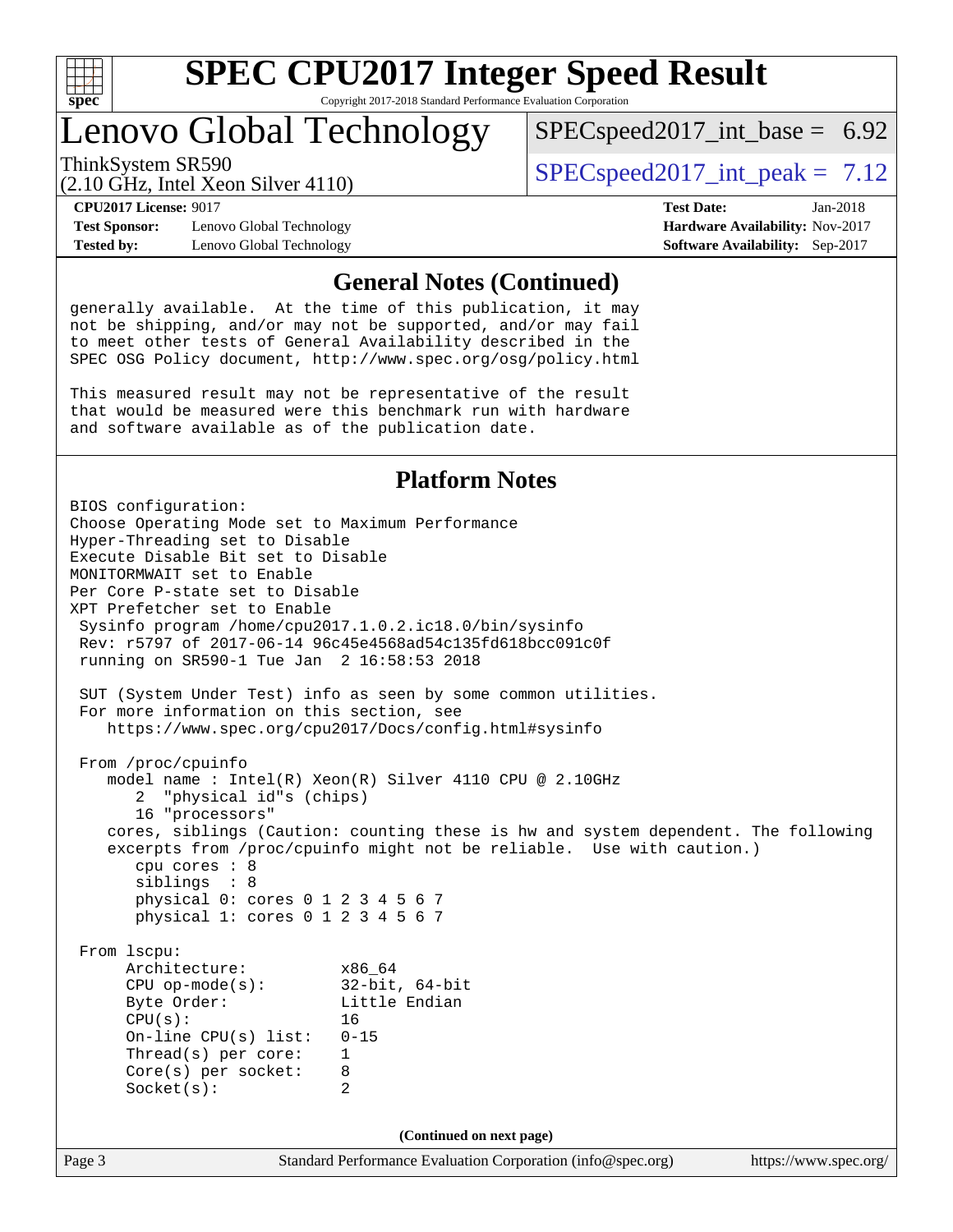

# Lenovo Global Technology

[SPECspeed2017\\_int\\_base =](http://www.spec.org/auto/cpu2017/Docs/result-fields.html#SPECspeed2017intbase) 6.92

(2.10 GHz, Intel Xeon Silver 4110)

ThinkSystem SR590<br>  $(2.10 \text{ GHz. Intel Yoon Silver } 4110)$  [SPECspeed2017\\_int\\_peak =](http://www.spec.org/auto/cpu2017/Docs/result-fields.html#SPECspeed2017intpeak) 7.12

**[CPU2017 License:](http://www.spec.org/auto/cpu2017/Docs/result-fields.html#CPU2017License)** 9017 **[Test Date:](http://www.spec.org/auto/cpu2017/Docs/result-fields.html#TestDate)** Jan-2018

**[Test Sponsor:](http://www.spec.org/auto/cpu2017/Docs/result-fields.html#TestSponsor)** Lenovo Global Technology **[Hardware Availability:](http://www.spec.org/auto/cpu2017/Docs/result-fields.html#HardwareAvailability)** Nov-2017 **[Tested by:](http://www.spec.org/auto/cpu2017/Docs/result-fields.html#Testedby)** Lenovo Global Technology **[Software Availability:](http://www.spec.org/auto/cpu2017/Docs/result-fields.html#SoftwareAvailability)** Sep-2017

#### **[Platform Notes \(Continued\)](http://www.spec.org/auto/cpu2017/Docs/result-fields.html#PlatformNotes)**

| NUMA $node(s)$ :                                                                                                                                                                                                                                                                     | 2                                                                                                                                                                                                                                                                                                                                                                                                                                                                                                                                                                                                                                                                                                  |  |  |  |  |  |
|--------------------------------------------------------------------------------------------------------------------------------------------------------------------------------------------------------------------------------------------------------------------------------------|----------------------------------------------------------------------------------------------------------------------------------------------------------------------------------------------------------------------------------------------------------------------------------------------------------------------------------------------------------------------------------------------------------------------------------------------------------------------------------------------------------------------------------------------------------------------------------------------------------------------------------------------------------------------------------------------------|--|--|--|--|--|
| Vendor ID:                                                                                                                                                                                                                                                                           | GenuineIntel                                                                                                                                                                                                                                                                                                                                                                                                                                                                                                                                                                                                                                                                                       |  |  |  |  |  |
| CPU family:                                                                                                                                                                                                                                                                          | 6                                                                                                                                                                                                                                                                                                                                                                                                                                                                                                                                                                                                                                                                                                  |  |  |  |  |  |
| Model:                                                                                                                                                                                                                                                                               | 85                                                                                                                                                                                                                                                                                                                                                                                                                                                                                                                                                                                                                                                                                                 |  |  |  |  |  |
| Model name:                                                                                                                                                                                                                                                                          | $Intel(R) Xeon(R) Silver 4110 CPU @ 2.10GHz$                                                                                                                                                                                                                                                                                                                                                                                                                                                                                                                                                                                                                                                       |  |  |  |  |  |
| Stepping:                                                                                                                                                                                                                                                                            | 4                                                                                                                                                                                                                                                                                                                                                                                                                                                                                                                                                                                                                                                                                                  |  |  |  |  |  |
| CPU MHz:                                                                                                                                                                                                                                                                             | 2095.083                                                                                                                                                                                                                                                                                                                                                                                                                                                                                                                                                                                                                                                                                           |  |  |  |  |  |
| BogoMIPS:                                                                                                                                                                                                                                                                            | 4190.16                                                                                                                                                                                                                                                                                                                                                                                                                                                                                                                                                                                                                                                                                            |  |  |  |  |  |
| Virtualization:                                                                                                                                                                                                                                                                      | $VT - x$                                                                                                                                                                                                                                                                                                                                                                                                                                                                                                                                                                                                                                                                                           |  |  |  |  |  |
| L1d cache:                                                                                                                                                                                                                                                                           | 32K                                                                                                                                                                                                                                                                                                                                                                                                                                                                                                                                                                                                                                                                                                |  |  |  |  |  |
| Lli cache:                                                                                                                                                                                                                                                                           | 32K                                                                                                                                                                                                                                                                                                                                                                                                                                                                                                                                                                                                                                                                                                |  |  |  |  |  |
| L2 cache:                                                                                                                                                                                                                                                                            | 1024K                                                                                                                                                                                                                                                                                                                                                                                                                                                                                                                                                                                                                                                                                              |  |  |  |  |  |
| $L3$ cache:                                                                                                                                                                                                                                                                          | 11264K                                                                                                                                                                                                                                                                                                                                                                                                                                                                                                                                                                                                                                                                                             |  |  |  |  |  |
| NUMA $node0$ $CPU(s):$                                                                                                                                                                                                                                                               | $0 - 7$                                                                                                                                                                                                                                                                                                                                                                                                                                                                                                                                                                                                                                                                                            |  |  |  |  |  |
| NUMA nodel $CPU(s):$                                                                                                                                                                                                                                                                 | $8 - 15$                                                                                                                                                                                                                                                                                                                                                                                                                                                                                                                                                                                                                                                                                           |  |  |  |  |  |
| Flags:                                                                                                                                                                                                                                                                               | fpu vme de pse tsc msr pae mce cx8 apic sep mtrr pge mca cmov                                                                                                                                                                                                                                                                                                                                                                                                                                                                                                                                                                                                                                      |  |  |  |  |  |
|                                                                                                                                                                                                                                                                                      | pat pse36 clflush dts acpi mmx fxsr sse sse2 ss ht tm pbe syscall nx pdpe1gb rdtscp<br>lm constant_tsc art arch_perfmon pebs bts rep_good nopl xtopology nonstop_tsc<br>aperfmperf eagerfpu pni pclmulqdq dtes64 monitor ds_cpl vmx smx est tm2 ssse3 sdbg<br>fma cx16 xtpr pdcm pcid dca sse4_1 sse4_2 x2apic movbe popcnt tsc_deadline_timer aes<br>xsave avx f16c rdrand lahf_lm abm 3dnowprefetch ida arat epb pln pts dtherm intel_pt<br>tpr_shadow vnmi flexpriority ept vpid fsgsbase tsc_adjust bmil hle avx2 smep bmi2<br>erms invpcid rtm cqm mpx avx512f avx512dq rdseed adx smap clflushopt clwb avx512cd<br>avx512bw avx512vl xsaveopt xsavec xgetbvl cqm_llc cqm_occup_llc pku ospke |  |  |  |  |  |
| /proc/cpuinfo cache data<br>cache size : 11264 KB                                                                                                                                                                                                                                    |                                                                                                                                                                                                                                                                                                                                                                                                                                                                                                                                                                                                                                                                                                    |  |  |  |  |  |
| physical chip.<br>$available: 2 nodes (0-1)$<br>node 0 cpus: 0 1 2 3 4 5 6 7<br>node 0 size: 193124 MB<br>node 0 free: 192689 MB<br>node 1 cpus: 8 9 10 11 12 13 14 15<br>node 1 size: 193517 MB<br>node 1 free: 193135 MB<br>node distances:<br>node 0 1<br>10 21<br>0:<br>1: 21 10 | From numactl --hardware WARNING: a numactl 'node' might or might not correspond to a                                                                                                                                                                                                                                                                                                                                                                                                                                                                                                                                                                                                               |  |  |  |  |  |
| From /proc/meminfo<br>MemTotal:<br>395921940 kB<br>HugePages_Total:<br>Hugepagesize:                                                                                                                                                                                                 | 0<br>2048 kB                                                                                                                                                                                                                                                                                                                                                                                                                                                                                                                                                                                                                                                                                       |  |  |  |  |  |
| (Continued on next page)                                                                                                                                                                                                                                                             |                                                                                                                                                                                                                                                                                                                                                                                                                                                                                                                                                                                                                                                                                                    |  |  |  |  |  |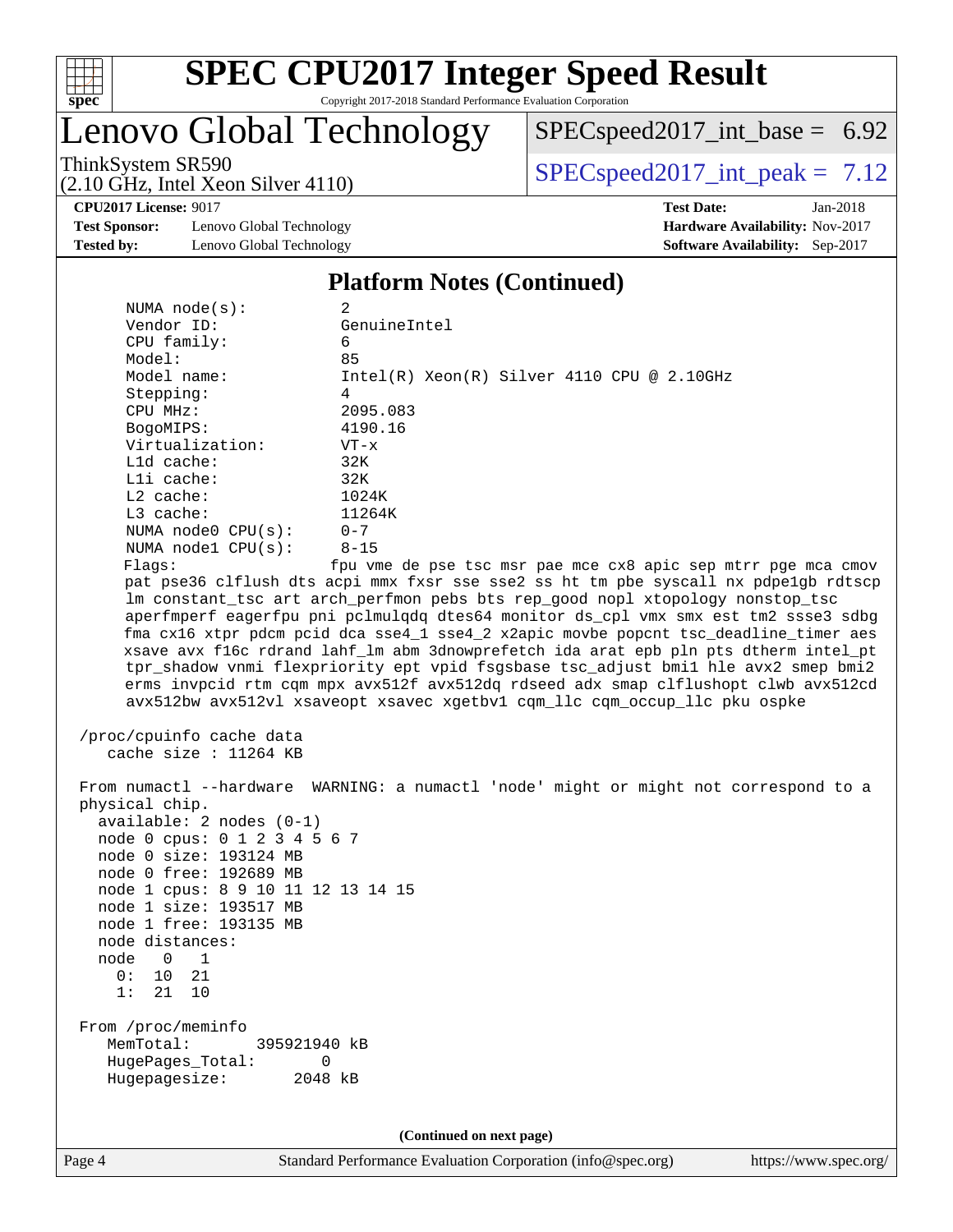

## Lenovo Global Technology

 $SPECspeed2017\_int\_base = 6.92$ 

(2.10 GHz, Intel Xeon Silver 4110)

ThinkSystem SR590  $SPEC speed2017$  int peak = 7.12

**[Test Sponsor:](http://www.spec.org/auto/cpu2017/Docs/result-fields.html#TestSponsor)** Lenovo Global Technology **[Hardware Availability:](http://www.spec.org/auto/cpu2017/Docs/result-fields.html#HardwareAvailability)** Nov-2017 **[Tested by:](http://www.spec.org/auto/cpu2017/Docs/result-fields.html#Testedby)** Lenovo Global Technology **[Software Availability:](http://www.spec.org/auto/cpu2017/Docs/result-fields.html#SoftwareAvailability)** Sep-2017

From /etc/\*release\* /etc/\*version\*

**[CPU2017 License:](http://www.spec.org/auto/cpu2017/Docs/result-fields.html#CPU2017License)** 9017 **[Test Date:](http://www.spec.org/auto/cpu2017/Docs/result-fields.html#TestDate)** Jan-2018

### **[Platform Notes \(Continued\)](http://www.spec.org/auto/cpu2017/Docs/result-fields.html#PlatformNotes)**

Page 5 Standard Performance Evaluation Corporation [\(info@spec.org\)](mailto:info@spec.org) <https://www.spec.org/> SuSE-release: SUSE Linux Enterprise Server 12 (x86\_64) VERSION = 12 PATCHLEVEL = 3 # This file is deprecated and will be removed in a future service pack or release. # Please check /etc/os-release for details about this release. os-release: NAME="SLES" VERSION="12-SP3" VERSION\_ID="12.3" PRETTY NAME="SUSE Linux Enterprise Server 12 SP3" ID="sles" ANSI\_COLOR="0;32" CPE\_NAME="cpe:/o:suse:sles:12:sp3" uname -a: Linux SR590-1 4.4.73-5-default #1 SMP Tue Jul 4 15:33:39 UTC 2017 (b7ce4e4) x86\_64 x86\_64 x86\_64 GNU/Linux run-level 3 Jan 2 16:56 SPEC is set to: /home/cpu2017.1.0.2.ic18.0 Filesystem Type Size Used Avail Use% Mounted on /dev/sdb2 btrfs 744G 90G 654G 13% /home Additional information from dmidecode follows. WARNING: Use caution when you interpret this section. The 'dmidecode' program reads system data which is "intended to allow hardware to be accurately determined", but the intent may not be met, as there are frequent changes to hardware, firmware, and the "DMTF SMBIOS" standard. BIOS Lenovo -[TEE119J-1.20]- 09/06/2017 Memory: 12x Hynix HMA84GR7AFR4N-VK 32 GB 2 rank 2666, configured at 2400 4x NO DIMM NO DIMM (End of data from sysinfo program) **[Compiler Version Notes](http://www.spec.org/auto/cpu2017/Docs/result-fields.html#CompilerVersionNotes)** ============================================================================== CC 600.perlbench\_s(base) 602.gcc\_s(base) 605.mcf\_s(base) 625.x264\_s(base, peak) 657.xz\_s(base) ----------------------------------------------------------------------------- icc (ICC) 18.0.0 20170811 Copyright (C) 1985-2017 Intel Corporation. All rights reserved. ------------------------------------------------------------------------------ **(Continued on next page)**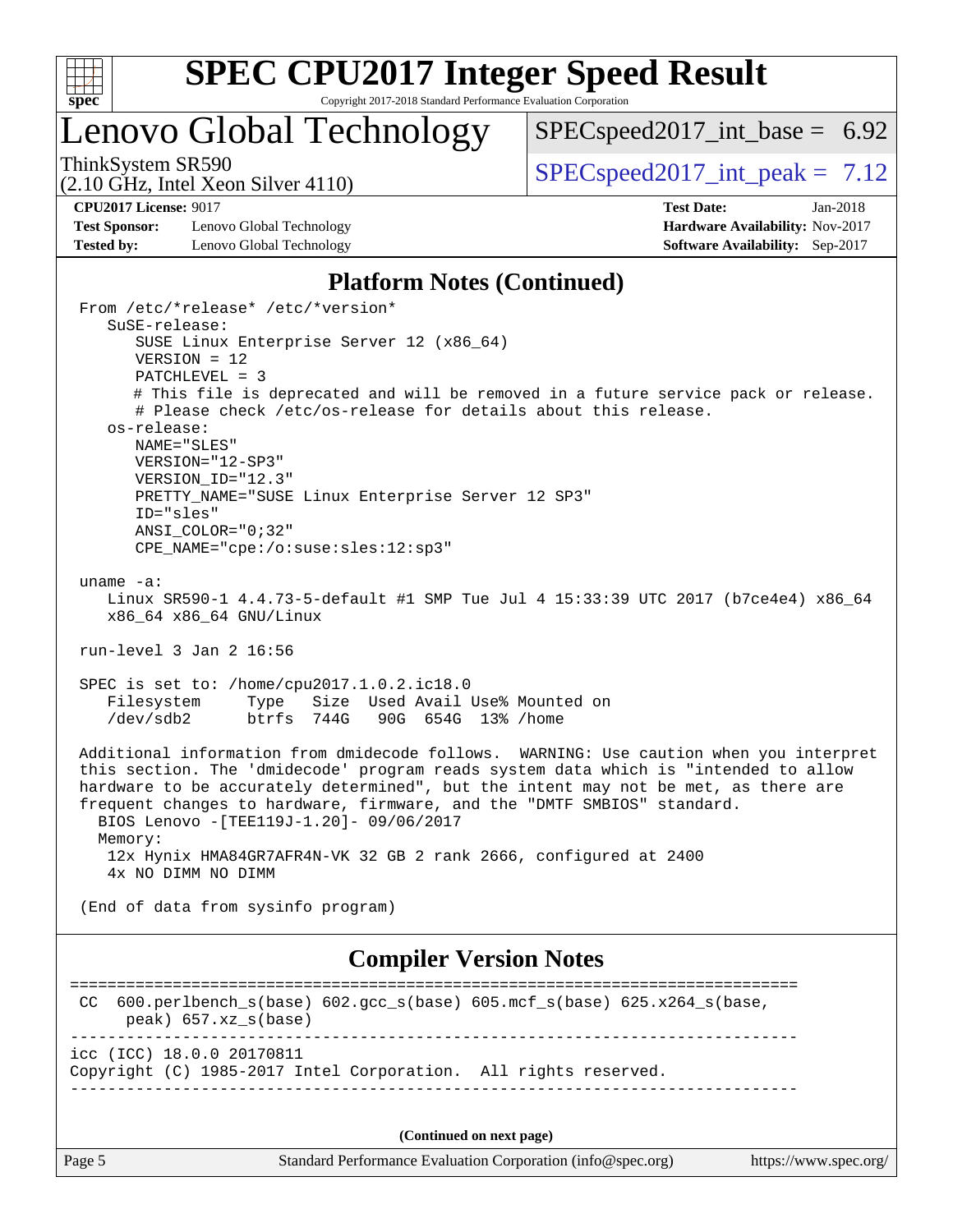

# **[SPEC CPU2017 Integer Speed Result](http://www.spec.org/auto/cpu2017/Docs/result-fields.html#SPECCPU2017IntegerSpeedResult)**

Copyright 2017-2018 Standard Performance Evaluation Corporation

## Lenovo Global Technology

[SPECspeed2017\\_int\\_base =](http://www.spec.org/auto/cpu2017/Docs/result-fields.html#SPECspeed2017intbase) 6.92

(2.10 GHz, Intel Xeon Silver 4110)

 $SPEC speed2017\_int\_peak = 7.12$ 

**[Test Sponsor:](http://www.spec.org/auto/cpu2017/Docs/result-fields.html#TestSponsor)** Lenovo Global Technology **[Hardware Availability:](http://www.spec.org/auto/cpu2017/Docs/result-fields.html#HardwareAvailability)** Nov-2017 **[Tested by:](http://www.spec.org/auto/cpu2017/Docs/result-fields.html#Testedby)** Lenovo Global Technology **[Software Availability:](http://www.spec.org/auto/cpu2017/Docs/result-fields.html#SoftwareAvailability)** Sep-2017

**[CPU2017 License:](http://www.spec.org/auto/cpu2017/Docs/result-fields.html#CPU2017License)** 9017 **[Test Date:](http://www.spec.org/auto/cpu2017/Docs/result-fields.html#TestDate)** Jan-2018

## **[Compiler Version Notes \(Continued\)](http://www.spec.org/auto/cpu2017/Docs/result-fields.html#CompilerVersionNotes)**

| 600.perlbench $s$ (peak) 602.gcc $s$ (peak) 605.mcf $s$ (peak) 657.xz $s$ (peak)<br>CC                                     |
|----------------------------------------------------------------------------------------------------------------------------|
| icc (ICC) 18.0.0 20170811<br>Copyright (C) 1985-2017 Intel Corporation. All rights reserved.                               |
|                                                                                                                            |
| CXXC 620.omnetpp $s(base)$ 623.xalancbmk $s(base)$ 631.deepsjeng $s(base)$<br>$641.$ leela_s(base)                         |
| icpc (ICC) 18.0.0 20170811<br>Copyright (C) 1985-2017 Intel Corporation. All rights reserved.                              |
|                                                                                                                            |
| CXXC 620.omnetpp $s(\text{peak})$ 623.xalancbmk $s(\text{peak})$ 631.deepsjeng $s(\text{peak})$<br>$641.$ leela $s$ (peak) |
| icpc (ICC) 18.0.0 20170811                                                                                                 |
| Copyright (C) 1985-2017 Intel Corporation. All rights reserved.                                                            |
|                                                                                                                            |
| 648.exchange2 s(base, peak)<br>FC                                                                                          |
| ifort (IFORT) 18.0.0 20170811<br>Copyright (C) 1985-2017 Intel Corporation. All rights reserved.                           |
|                                                                                                                            |

## **[Base Compiler Invocation](http://www.spec.org/auto/cpu2017/Docs/result-fields.html#BaseCompilerInvocation)**

[C benchmarks](http://www.spec.org/auto/cpu2017/Docs/result-fields.html#Cbenchmarks): [icc](http://www.spec.org/cpu2017/results/res2018q1/cpu2017-20180108-02546.flags.html#user_CCbase_intel_icc_18.0_66fc1ee009f7361af1fbd72ca7dcefbb700085f36577c54f309893dd4ec40d12360134090235512931783d35fd58c0460139e722d5067c5574d8eaf2b3e37e92)

[C++ benchmarks:](http://www.spec.org/auto/cpu2017/Docs/result-fields.html#CXXbenchmarks) [icpc](http://www.spec.org/cpu2017/results/res2018q1/cpu2017-20180108-02546.flags.html#user_CXXbase_intel_icpc_18.0_c510b6838c7f56d33e37e94d029a35b4a7bccf4766a728ee175e80a419847e808290a9b78be685c44ab727ea267ec2f070ec5dc83b407c0218cded6866a35d07)

[Fortran benchmarks](http://www.spec.org/auto/cpu2017/Docs/result-fields.html#Fortranbenchmarks): [ifort](http://www.spec.org/cpu2017/results/res2018q1/cpu2017-20180108-02546.flags.html#user_FCbase_intel_ifort_18.0_8111460550e3ca792625aed983ce982f94888b8b503583aa7ba2b8303487b4d8a21a13e7191a45c5fd58ff318f48f9492884d4413fa793fd88dd292cad7027ca)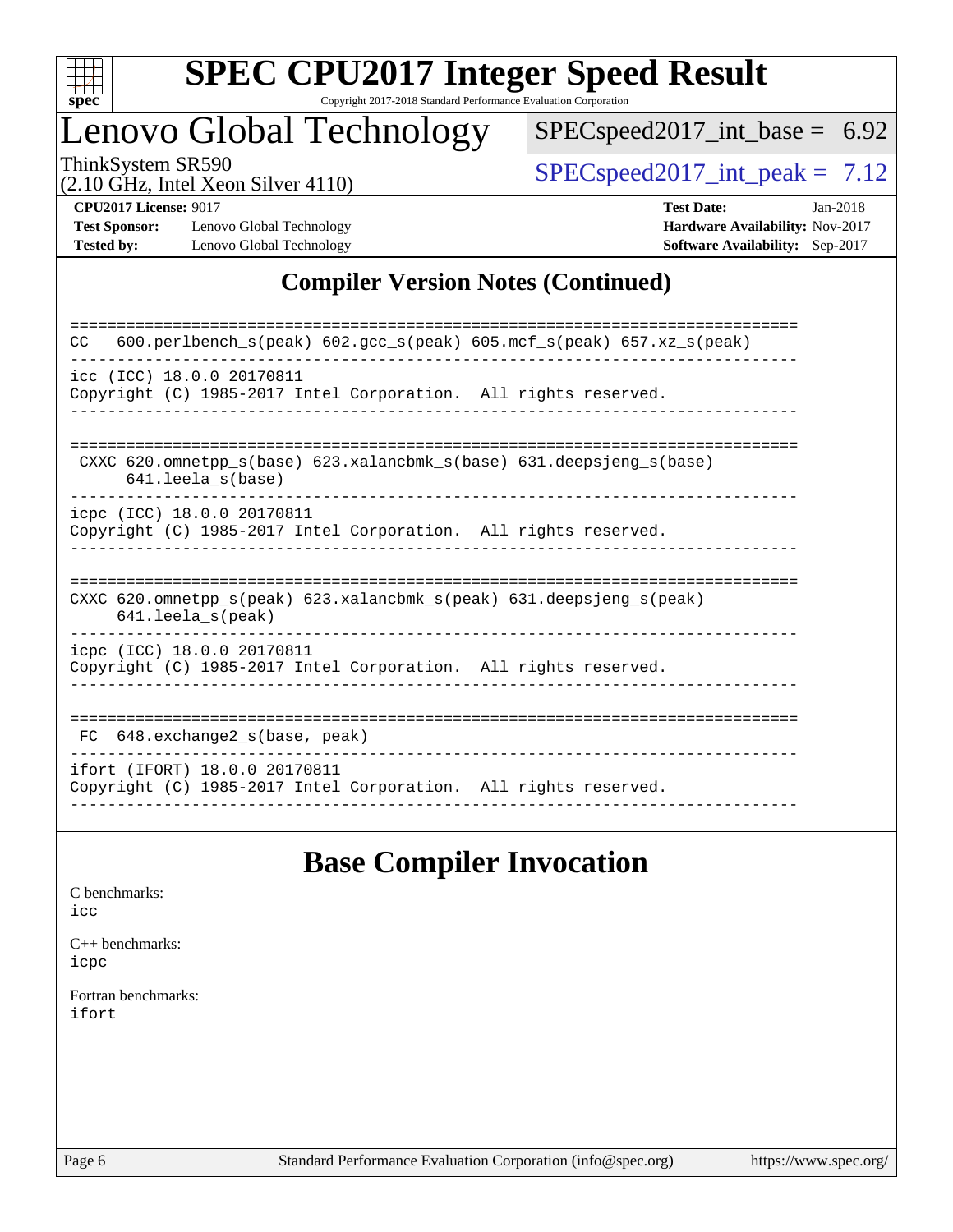

## Lenovo Global Technology

 $SPECspeed2017\_int\_base = 6.92$ 

(2.10 GHz, Intel Xeon Silver 4110)

ThinkSystem SR590  $SPEC speed2017$  int peak = 7.12

**[CPU2017 License:](http://www.spec.org/auto/cpu2017/Docs/result-fields.html#CPU2017License)** 9017 **[Test Date:](http://www.spec.org/auto/cpu2017/Docs/result-fields.html#TestDate)** Jan-2018

**[Test Sponsor:](http://www.spec.org/auto/cpu2017/Docs/result-fields.html#TestSponsor)** Lenovo Global Technology **[Hardware Availability:](http://www.spec.org/auto/cpu2017/Docs/result-fields.html#HardwareAvailability)** Nov-2017 **[Tested by:](http://www.spec.org/auto/cpu2017/Docs/result-fields.html#Testedby)** Lenovo Global Technology **[Software Availability:](http://www.spec.org/auto/cpu2017/Docs/result-fields.html#SoftwareAvailability)** Sep-2017

## **[Base Portability Flags](http://www.spec.org/auto/cpu2017/Docs/result-fields.html#BasePortabilityFlags)**

 600.perlbench\_s: [-DSPEC\\_LP64](http://www.spec.org/cpu2017/results/res2018q1/cpu2017-20180108-02546.flags.html#b600.perlbench_s_basePORTABILITY_DSPEC_LP64) [-DSPEC\\_LINUX\\_X64](http://www.spec.org/cpu2017/results/res2018q1/cpu2017-20180108-02546.flags.html#b600.perlbench_s_baseCPORTABILITY_DSPEC_LINUX_X64)  $602.\text{gcc}\$ s:  $-DSPEC$  LP64 605.mcf\_s: [-DSPEC\\_LP64](http://www.spec.org/cpu2017/results/res2018q1/cpu2017-20180108-02546.flags.html#suite_basePORTABILITY605_mcf_s_DSPEC_LP64) 620.omnetpp\_s: [-DSPEC\\_LP64](http://www.spec.org/cpu2017/results/res2018q1/cpu2017-20180108-02546.flags.html#suite_basePORTABILITY620_omnetpp_s_DSPEC_LP64) 623.xalancbmk\_s: [-DSPEC\\_LP64](http://www.spec.org/cpu2017/results/res2018q1/cpu2017-20180108-02546.flags.html#suite_basePORTABILITY623_xalancbmk_s_DSPEC_LP64) [-DSPEC\\_LINUX](http://www.spec.org/cpu2017/results/res2018q1/cpu2017-20180108-02546.flags.html#b623.xalancbmk_s_baseCXXPORTABILITY_DSPEC_LINUX) 625.x264\_s: [-DSPEC\\_LP64](http://www.spec.org/cpu2017/results/res2018q1/cpu2017-20180108-02546.flags.html#suite_basePORTABILITY625_x264_s_DSPEC_LP64) 631.deepsjeng\_s: [-DSPEC\\_LP64](http://www.spec.org/cpu2017/results/res2018q1/cpu2017-20180108-02546.flags.html#suite_basePORTABILITY631_deepsjeng_s_DSPEC_LP64) 641.leela\_s: [-DSPEC\\_LP64](http://www.spec.org/cpu2017/results/res2018q1/cpu2017-20180108-02546.flags.html#suite_basePORTABILITY641_leela_s_DSPEC_LP64) 648.exchange2\_s: [-DSPEC\\_LP64](http://www.spec.org/cpu2017/results/res2018q1/cpu2017-20180108-02546.flags.html#suite_basePORTABILITY648_exchange2_s_DSPEC_LP64) 657.xz\_s: [-DSPEC\\_LP64](http://www.spec.org/cpu2017/results/res2018q1/cpu2017-20180108-02546.flags.html#suite_basePORTABILITY657_xz_s_DSPEC_LP64)

## **[Base Optimization Flags](http://www.spec.org/auto/cpu2017/Docs/result-fields.html#BaseOptimizationFlags)**

#### [C benchmarks](http://www.spec.org/auto/cpu2017/Docs/result-fields.html#Cbenchmarks):

[-Wl,-z,muldefs](http://www.spec.org/cpu2017/results/res2018q1/cpu2017-20180108-02546.flags.html#user_CCbase_link_force_multiple1_b4cbdb97b34bdee9ceefcfe54f4c8ea74255f0b02a4b23e853cdb0e18eb4525ac79b5a88067c842dd0ee6996c24547a27a4b99331201badda8798ef8a743f577) [-xCORE-AVX512](http://www.spec.org/cpu2017/results/res2018q1/cpu2017-20180108-02546.flags.html#user_CCbase_f-xCORE-AVX512) [-ipo](http://www.spec.org/cpu2017/results/res2018q1/cpu2017-20180108-02546.flags.html#user_CCbase_f-ipo) [-O3](http://www.spec.org/cpu2017/results/res2018q1/cpu2017-20180108-02546.flags.html#user_CCbase_f-O3) [-no-prec-div](http://www.spec.org/cpu2017/results/res2018q1/cpu2017-20180108-02546.flags.html#user_CCbase_f-no-prec-div) [-qopt-mem-layout-trans=3](http://www.spec.org/cpu2017/results/res2018q1/cpu2017-20180108-02546.flags.html#user_CCbase_f-qopt-mem-layout-trans_de80db37974c74b1f0e20d883f0b675c88c3b01e9d123adea9b28688d64333345fb62bc4a798493513fdb68f60282f9a726aa07f478b2f7113531aecce732043) [-qopenmp](http://www.spec.org/cpu2017/results/res2018q1/cpu2017-20180108-02546.flags.html#user_CCbase_qopenmp_16be0c44f24f464004c6784a7acb94aca937f053568ce72f94b139a11c7c168634a55f6653758ddd83bcf7b8463e8028bb0b48b77bcddc6b78d5d95bb1df2967) [-DSPEC\\_OPENMP](http://www.spec.org/cpu2017/results/res2018q1/cpu2017-20180108-02546.flags.html#suite_CCbase_DSPEC_OPENMP) [-L/usr/local/je5.0.1-64/lib](http://www.spec.org/cpu2017/results/res2018q1/cpu2017-20180108-02546.flags.html#user_CCbase_jemalloc_link_path64_4b10a636b7bce113509b17f3bd0d6226c5fb2346b9178c2d0232c14f04ab830f976640479e5c33dc2bcbbdad86ecfb6634cbbd4418746f06f368b512fced5394) [-ljemalloc](http://www.spec.org/cpu2017/results/res2018q1/cpu2017-20180108-02546.flags.html#user_CCbase_jemalloc_link_lib_d1249b907c500fa1c0672f44f562e3d0f79738ae9e3c4a9c376d49f265a04b9c99b167ecedbf6711b3085be911c67ff61f150a17b3472be731631ba4d0471706)

#### [C++ benchmarks:](http://www.spec.org/auto/cpu2017/Docs/result-fields.html#CXXbenchmarks)

[-Wl,-z,muldefs](http://www.spec.org/cpu2017/results/res2018q1/cpu2017-20180108-02546.flags.html#user_CXXbase_link_force_multiple1_b4cbdb97b34bdee9ceefcfe54f4c8ea74255f0b02a4b23e853cdb0e18eb4525ac79b5a88067c842dd0ee6996c24547a27a4b99331201badda8798ef8a743f577) [-xCORE-AVX512](http://www.spec.org/cpu2017/results/res2018q1/cpu2017-20180108-02546.flags.html#user_CXXbase_f-xCORE-AVX512) [-ipo](http://www.spec.org/cpu2017/results/res2018q1/cpu2017-20180108-02546.flags.html#user_CXXbase_f-ipo) [-O3](http://www.spec.org/cpu2017/results/res2018q1/cpu2017-20180108-02546.flags.html#user_CXXbase_f-O3) [-no-prec-div](http://www.spec.org/cpu2017/results/res2018q1/cpu2017-20180108-02546.flags.html#user_CXXbase_f-no-prec-div) [-qopt-mem-layout-trans=3](http://www.spec.org/cpu2017/results/res2018q1/cpu2017-20180108-02546.flags.html#user_CXXbase_f-qopt-mem-layout-trans_de80db37974c74b1f0e20d883f0b675c88c3b01e9d123adea9b28688d64333345fb62bc4a798493513fdb68f60282f9a726aa07f478b2f7113531aecce732043) [-L/usr/local/je5.0.1-64/lib](http://www.spec.org/cpu2017/results/res2018q1/cpu2017-20180108-02546.flags.html#user_CXXbase_jemalloc_link_path64_4b10a636b7bce113509b17f3bd0d6226c5fb2346b9178c2d0232c14f04ab830f976640479e5c33dc2bcbbdad86ecfb6634cbbd4418746f06f368b512fced5394) [-ljemalloc](http://www.spec.org/cpu2017/results/res2018q1/cpu2017-20180108-02546.flags.html#user_CXXbase_jemalloc_link_lib_d1249b907c500fa1c0672f44f562e3d0f79738ae9e3c4a9c376d49f265a04b9c99b167ecedbf6711b3085be911c67ff61f150a17b3472be731631ba4d0471706)

#### [Fortran benchmarks](http://www.spec.org/auto/cpu2017/Docs/result-fields.html#Fortranbenchmarks):

[-Wl,-z,muldefs](http://www.spec.org/cpu2017/results/res2018q1/cpu2017-20180108-02546.flags.html#user_FCbase_link_force_multiple1_b4cbdb97b34bdee9ceefcfe54f4c8ea74255f0b02a4b23e853cdb0e18eb4525ac79b5a88067c842dd0ee6996c24547a27a4b99331201badda8798ef8a743f577) [-xCORE-AVX512](http://www.spec.org/cpu2017/results/res2018q1/cpu2017-20180108-02546.flags.html#user_FCbase_f-xCORE-AVX512) [-ipo](http://www.spec.org/cpu2017/results/res2018q1/cpu2017-20180108-02546.flags.html#user_FCbase_f-ipo) [-O3](http://www.spec.org/cpu2017/results/res2018q1/cpu2017-20180108-02546.flags.html#user_FCbase_f-O3) [-no-prec-div](http://www.spec.org/cpu2017/results/res2018q1/cpu2017-20180108-02546.flags.html#user_FCbase_f-no-prec-div) [-qopt-mem-layout-trans=3](http://www.spec.org/cpu2017/results/res2018q1/cpu2017-20180108-02546.flags.html#user_FCbase_f-qopt-mem-layout-trans_de80db37974c74b1f0e20d883f0b675c88c3b01e9d123adea9b28688d64333345fb62bc4a798493513fdb68f60282f9a726aa07f478b2f7113531aecce732043) [-nostandard-realloc-lhs](http://www.spec.org/cpu2017/results/res2018q1/cpu2017-20180108-02546.flags.html#user_FCbase_f_2003_std_realloc_82b4557e90729c0f113870c07e44d33d6f5a304b4f63d4c15d2d0f1fab99f5daaed73bdb9275d9ae411527f28b936061aa8b9c8f2d63842963b95c9dd6426b8a) [-align array32byte](http://www.spec.org/cpu2017/results/res2018q1/cpu2017-20180108-02546.flags.html#user_FCbase_align_array32byte_b982fe038af199962ba9a80c053b8342c548c85b40b8e86eb3cc33dee0d7986a4af373ac2d51c3f7cf710a18d62fdce2948f201cd044323541f22fc0fffc51b6) [-L/usr/local/je5.0.1-64/lib](http://www.spec.org/cpu2017/results/res2018q1/cpu2017-20180108-02546.flags.html#user_FCbase_jemalloc_link_path64_4b10a636b7bce113509b17f3bd0d6226c5fb2346b9178c2d0232c14f04ab830f976640479e5c33dc2bcbbdad86ecfb6634cbbd4418746f06f368b512fced5394) [-ljemalloc](http://www.spec.org/cpu2017/results/res2018q1/cpu2017-20180108-02546.flags.html#user_FCbase_jemalloc_link_lib_d1249b907c500fa1c0672f44f562e3d0f79738ae9e3c4a9c376d49f265a04b9c99b167ecedbf6711b3085be911c67ff61f150a17b3472be731631ba4d0471706)

## **[Base Other Flags](http://www.spec.org/auto/cpu2017/Docs/result-fields.html#BaseOtherFlags)**

[C benchmarks](http://www.spec.org/auto/cpu2017/Docs/result-fields.html#Cbenchmarks):  $-m64 - std= c11$  $-m64 - std= c11$ 

[C++ benchmarks:](http://www.spec.org/auto/cpu2017/Docs/result-fields.html#CXXbenchmarks) [-m64](http://www.spec.org/cpu2017/results/res2018q1/cpu2017-20180108-02546.flags.html#user_CXXbase_intel_intel64_18.0_af43caccfc8ded86e7699f2159af6efc7655f51387b94da716254467f3c01020a5059329e2569e4053f409e7c9202a7efc638f7a6d1ffb3f52dea4a3e31d82ab)

[Fortran benchmarks](http://www.spec.org/auto/cpu2017/Docs/result-fields.html#Fortranbenchmarks): [-m64](http://www.spec.org/cpu2017/results/res2018q1/cpu2017-20180108-02546.flags.html#user_FCbase_intel_intel64_18.0_af43caccfc8ded86e7699f2159af6efc7655f51387b94da716254467f3c01020a5059329e2569e4053f409e7c9202a7efc638f7a6d1ffb3f52dea4a3e31d82ab)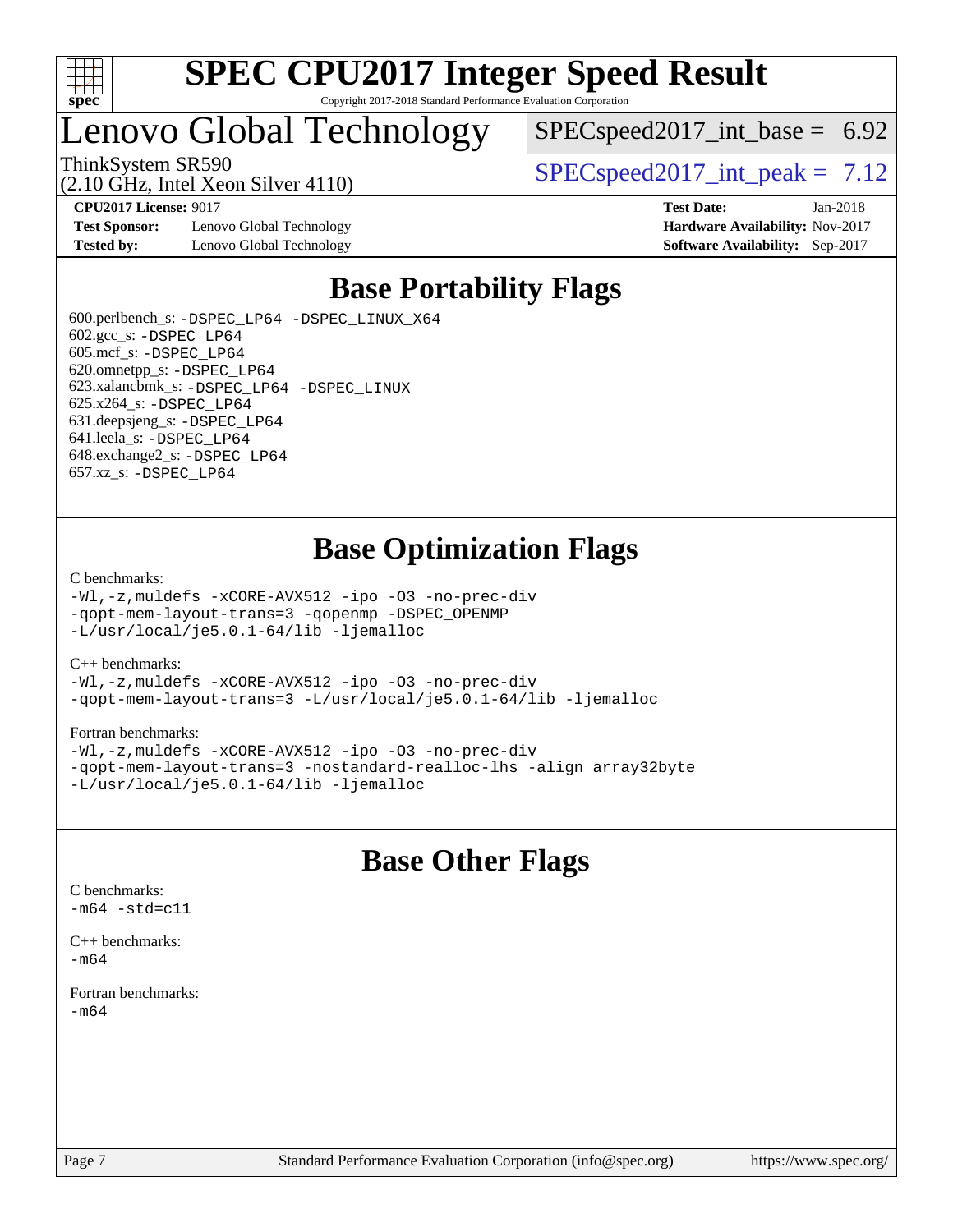

## enovo Global Technology

 $SPECspeed2017\_int\_base = 6.92$ 

ThinkSystem SR590  $SPEC speed2017$  int peak = 7.12

**[Test Sponsor:](http://www.spec.org/auto/cpu2017/Docs/result-fields.html#TestSponsor)** Lenovo Global Technology **[Hardware Availability:](http://www.spec.org/auto/cpu2017/Docs/result-fields.html#HardwareAvailability)** Nov-2017 **[Tested by:](http://www.spec.org/auto/cpu2017/Docs/result-fields.html#Testedby)** Lenovo Global Technology **[Software Availability:](http://www.spec.org/auto/cpu2017/Docs/result-fields.html#SoftwareAvailability)** Sep-2017

(2.10 GHz, Intel Xeon Silver 4110)

**[CPU2017 License:](http://www.spec.org/auto/cpu2017/Docs/result-fields.html#CPU2017License)** 9017 **[Test Date:](http://www.spec.org/auto/cpu2017/Docs/result-fields.html#TestDate)** Jan-2018

## **[Peak Compiler Invocation](http://www.spec.org/auto/cpu2017/Docs/result-fields.html#PeakCompilerInvocation)**

[C benchmarks](http://www.spec.org/auto/cpu2017/Docs/result-fields.html#Cbenchmarks):

[icc](http://www.spec.org/cpu2017/results/res2018q1/cpu2017-20180108-02546.flags.html#user_CCpeak_intel_icc_18.0_66fc1ee009f7361af1fbd72ca7dcefbb700085f36577c54f309893dd4ec40d12360134090235512931783d35fd58c0460139e722d5067c5574d8eaf2b3e37e92)

[C++ benchmarks:](http://www.spec.org/auto/cpu2017/Docs/result-fields.html#CXXbenchmarks) [icpc](http://www.spec.org/cpu2017/results/res2018q1/cpu2017-20180108-02546.flags.html#user_CXXpeak_intel_icpc_18.0_c510b6838c7f56d33e37e94d029a35b4a7bccf4766a728ee175e80a419847e808290a9b78be685c44ab727ea267ec2f070ec5dc83b407c0218cded6866a35d07)

[Fortran benchmarks](http://www.spec.org/auto/cpu2017/Docs/result-fields.html#Fortranbenchmarks): [ifort](http://www.spec.org/cpu2017/results/res2018q1/cpu2017-20180108-02546.flags.html#user_FCpeak_intel_ifort_18.0_8111460550e3ca792625aed983ce982f94888b8b503583aa7ba2b8303487b4d8a21a13e7191a45c5fd58ff318f48f9492884d4413fa793fd88dd292cad7027ca)

## **[Peak Portability Flags](http://www.spec.org/auto/cpu2017/Docs/result-fields.html#PeakPortabilityFlags)**

 600.perlbench\_s: [-DSPEC\\_LP64](http://www.spec.org/cpu2017/results/res2018q1/cpu2017-20180108-02546.flags.html#b600.perlbench_s_peakPORTABILITY_DSPEC_LP64) [-DSPEC\\_LINUX\\_X64](http://www.spec.org/cpu2017/results/res2018q1/cpu2017-20180108-02546.flags.html#b600.perlbench_s_peakCPORTABILITY_DSPEC_LINUX_X64) 602.gcc\_s: [-DSPEC\\_LP64](http://www.spec.org/cpu2017/results/res2018q1/cpu2017-20180108-02546.flags.html#suite_peakPORTABILITY602_gcc_s_DSPEC_LP64) 605.mcf\_s: [-DSPEC\\_LP64](http://www.spec.org/cpu2017/results/res2018q1/cpu2017-20180108-02546.flags.html#suite_peakPORTABILITY605_mcf_s_DSPEC_LP64) 620.omnetpp\_s: [-DSPEC\\_LP64](http://www.spec.org/cpu2017/results/res2018q1/cpu2017-20180108-02546.flags.html#suite_peakPORTABILITY620_omnetpp_s_DSPEC_LP64) 623.xalancbmk\_s: [-D\\_FILE\\_OFFSET\\_BITS=64](http://www.spec.org/cpu2017/results/res2018q1/cpu2017-20180108-02546.flags.html#user_peakPORTABILITY623_xalancbmk_s_file_offset_bits_64_5ae949a99b284ddf4e95728d47cb0843d81b2eb0e18bdfe74bbf0f61d0b064f4bda2f10ea5eb90e1dcab0e84dbc592acfc5018bc955c18609f94ddb8d550002c) [-DSPEC\\_LINUX](http://www.spec.org/cpu2017/results/res2018q1/cpu2017-20180108-02546.flags.html#b623.xalancbmk_s_peakCXXPORTABILITY_DSPEC_LINUX) 625.x264\_s: [-DSPEC\\_LP64](http://www.spec.org/cpu2017/results/res2018q1/cpu2017-20180108-02546.flags.html#suite_peakPORTABILITY625_x264_s_DSPEC_LP64) 631.deepsjeng\_s: [-DSPEC\\_LP64](http://www.spec.org/cpu2017/results/res2018q1/cpu2017-20180108-02546.flags.html#suite_peakPORTABILITY631_deepsjeng_s_DSPEC_LP64) 641.leela\_s: [-DSPEC\\_LP64](http://www.spec.org/cpu2017/results/res2018q1/cpu2017-20180108-02546.flags.html#suite_peakPORTABILITY641_leela_s_DSPEC_LP64) 648.exchange2\_s: [-DSPEC\\_LP64](http://www.spec.org/cpu2017/results/res2018q1/cpu2017-20180108-02546.flags.html#suite_peakPORTABILITY648_exchange2_s_DSPEC_LP64) 657.xz\_s: [-DSPEC\\_LP64](http://www.spec.org/cpu2017/results/res2018q1/cpu2017-20180108-02546.flags.html#suite_peakPORTABILITY657_xz_s_DSPEC_LP64)

## **[Peak Optimization Flags](http://www.spec.org/auto/cpu2017/Docs/result-fields.html#PeakOptimizationFlags)**

[C benchmarks](http://www.spec.org/auto/cpu2017/Docs/result-fields.html#Cbenchmarks):

600.perlbench\_s:  $-W1$ , -z, muldefs [-prof-gen](http://www.spec.org/cpu2017/results/res2018q1/cpu2017-20180108-02546.flags.html#user_peakPASS1_CFLAGSPASS1_LDFLAGS600_perlbench_s_prof_gen_5aa4926d6013ddb2a31985c654b3eb18169fc0c6952a63635c234f711e6e63dd76e94ad52365559451ec499a2cdb89e4dc58ba4c67ef54ca681ffbe1461d6b36)(pass 1) [-prof-use](http://www.spec.org/cpu2017/results/res2018q1/cpu2017-20180108-02546.flags.html#user_peakPASS2_CFLAGSPASS2_LDFLAGS600_perlbench_s_prof_use_1a21ceae95f36a2b53c25747139a6c16ca95bd9def2a207b4f0849963b97e94f5260e30a0c64f4bb623698870e679ca08317ef8150905d41bd88c6f78df73f19)(pass 2) -02 [-xCORE-AVX512](http://www.spec.org/cpu2017/results/res2018q1/cpu2017-20180108-02546.flags.html#user_peakPASS2_COPTIMIZE600_perlbench_s_f-xCORE-AVX512) [-qopt-mem-layout-trans=3](http://www.spec.org/cpu2017/results/res2018q1/cpu2017-20180108-02546.flags.html#user_peakPASS1_COPTIMIZEPASS2_COPTIMIZE600_perlbench_s_f-qopt-mem-layout-trans_de80db37974c74b1f0e20d883f0b675c88c3b01e9d123adea9b28688d64333345fb62bc4a798493513fdb68f60282f9a726aa07f478b2f7113531aecce732043) [-ipo](http://www.spec.org/cpu2017/results/res2018q1/cpu2017-20180108-02546.flags.html#user_peakPASS2_COPTIMIZE600_perlbench_s_f-ipo) [-O3](http://www.spec.org/cpu2017/results/res2018q1/cpu2017-20180108-02546.flags.html#user_peakPASS2_COPTIMIZE600_perlbench_s_f-O3) [-no-prec-div](http://www.spec.org/cpu2017/results/res2018q1/cpu2017-20180108-02546.flags.html#user_peakPASS2_COPTIMIZE600_perlbench_s_f-no-prec-div) [-DSPEC\\_SUPPRESS\\_OPENMP](http://www.spec.org/cpu2017/results/res2018q1/cpu2017-20180108-02546.flags.html#suite_peakPASS1_COPTIMIZE600_perlbench_s_DSPEC_SUPPRESS_OPENMP) [-qopenmp](http://www.spec.org/cpu2017/results/res2018q1/cpu2017-20180108-02546.flags.html#user_peakPASS2_COPTIMIZE600_perlbench_s_qopenmp_16be0c44f24f464004c6784a7acb94aca937f053568ce72f94b139a11c7c168634a55f6653758ddd83bcf7b8463e8028bb0b48b77bcddc6b78d5d95bb1df2967) [-DSPEC\\_OPENMP](http://www.spec.org/cpu2017/results/res2018q1/cpu2017-20180108-02546.flags.html#suite_peakPASS2_COPTIMIZE600_perlbench_s_DSPEC_OPENMP) [-fno-strict-overflow](http://www.spec.org/cpu2017/results/res2018q1/cpu2017-20180108-02546.flags.html#user_peakEXTRA_OPTIMIZE600_perlbench_s_f-fno-strict-overflow) [-L/usr/local/je5.0.1-64/lib](http://www.spec.org/cpu2017/results/res2018q1/cpu2017-20180108-02546.flags.html#user_peakEXTRA_LIBS600_perlbench_s_jemalloc_link_path64_4b10a636b7bce113509b17f3bd0d6226c5fb2346b9178c2d0232c14f04ab830f976640479e5c33dc2bcbbdad86ecfb6634cbbd4418746f06f368b512fced5394) [-ljemalloc](http://www.spec.org/cpu2017/results/res2018q1/cpu2017-20180108-02546.flags.html#user_peakEXTRA_LIBS600_perlbench_s_jemalloc_link_lib_d1249b907c500fa1c0672f44f562e3d0f79738ae9e3c4a9c376d49f265a04b9c99b167ecedbf6711b3085be911c67ff61f150a17b3472be731631ba4d0471706)

 602.gcc\_s: [-Wl,-z,muldefs](http://www.spec.org/cpu2017/results/res2018q1/cpu2017-20180108-02546.flags.html#user_peakEXTRA_LDFLAGS602_gcc_s_link_force_multiple1_b4cbdb97b34bdee9ceefcfe54f4c8ea74255f0b02a4b23e853cdb0e18eb4525ac79b5a88067c842dd0ee6996c24547a27a4b99331201badda8798ef8a743f577) [-prof-gen](http://www.spec.org/cpu2017/results/res2018q1/cpu2017-20180108-02546.flags.html#user_peakPASS1_CFLAGSPASS1_LDFLAGS602_gcc_s_prof_gen_5aa4926d6013ddb2a31985c654b3eb18169fc0c6952a63635c234f711e6e63dd76e94ad52365559451ec499a2cdb89e4dc58ba4c67ef54ca681ffbe1461d6b36)(pass 1) [-prof-use](http://www.spec.org/cpu2017/results/res2018q1/cpu2017-20180108-02546.flags.html#user_peakPASS2_CFLAGSPASS2_LDFLAGS602_gcc_s_prof_use_1a21ceae95f36a2b53c25747139a6c16ca95bd9def2a207b4f0849963b97e94f5260e30a0c64f4bb623698870e679ca08317ef8150905d41bd88c6f78df73f19)(pass 2) [-O2](http://www.spec.org/cpu2017/results/res2018q1/cpu2017-20180108-02546.flags.html#user_peakPASS1_COPTIMIZE602_gcc_s_f-O2) [-xCORE-AVX512](http://www.spec.org/cpu2017/results/res2018q1/cpu2017-20180108-02546.flags.html#user_peakPASS2_COPTIMIZE602_gcc_s_f-xCORE-AVX512) [-qopt-mem-layout-trans=3](http://www.spec.org/cpu2017/results/res2018q1/cpu2017-20180108-02546.flags.html#user_peakPASS1_COPTIMIZEPASS2_COPTIMIZE602_gcc_s_f-qopt-mem-layout-trans_de80db37974c74b1f0e20d883f0b675c88c3b01e9d123adea9b28688d64333345fb62bc4a798493513fdb68f60282f9a726aa07f478b2f7113531aecce732043) [-ipo](http://www.spec.org/cpu2017/results/res2018q1/cpu2017-20180108-02546.flags.html#user_peakPASS2_COPTIMIZE602_gcc_s_f-ipo) [-O3](http://www.spec.org/cpu2017/results/res2018q1/cpu2017-20180108-02546.flags.html#user_peakPASS2_COPTIMIZE602_gcc_s_f-O3) [-no-prec-div](http://www.spec.org/cpu2017/results/res2018q1/cpu2017-20180108-02546.flags.html#user_peakPASS2_COPTIMIZE602_gcc_s_f-no-prec-div) [-DSPEC\\_SUPPRESS\\_OPENMP](http://www.spec.org/cpu2017/results/res2018q1/cpu2017-20180108-02546.flags.html#suite_peakPASS1_COPTIMIZE602_gcc_s_DSPEC_SUPPRESS_OPENMP) [-qopenmp](http://www.spec.org/cpu2017/results/res2018q1/cpu2017-20180108-02546.flags.html#user_peakPASS2_COPTIMIZE602_gcc_s_qopenmp_16be0c44f24f464004c6784a7acb94aca937f053568ce72f94b139a11c7c168634a55f6653758ddd83bcf7b8463e8028bb0b48b77bcddc6b78d5d95bb1df2967) [-DSPEC\\_OPENMP](http://www.spec.org/cpu2017/results/res2018q1/cpu2017-20180108-02546.flags.html#suite_peakPASS2_COPTIMIZE602_gcc_s_DSPEC_OPENMP) [-L/usr/local/je5.0.1-64/lib](http://www.spec.org/cpu2017/results/res2018q1/cpu2017-20180108-02546.flags.html#user_peakEXTRA_LIBS602_gcc_s_jemalloc_link_path64_4b10a636b7bce113509b17f3bd0d6226c5fb2346b9178c2d0232c14f04ab830f976640479e5c33dc2bcbbdad86ecfb6634cbbd4418746f06f368b512fced5394) [-ljemalloc](http://www.spec.org/cpu2017/results/res2018q1/cpu2017-20180108-02546.flags.html#user_peakEXTRA_LIBS602_gcc_s_jemalloc_link_lib_d1249b907c500fa1c0672f44f562e3d0f79738ae9e3c4a9c376d49f265a04b9c99b167ecedbf6711b3085be911c67ff61f150a17b3472be731631ba4d0471706)

| $605.\text{mcf}\text{ s}: -W1, -z$ , muldefs $-prof-qen(pass1)$ $-prof-use(pass2)$ -ipo |
|-----------------------------------------------------------------------------------------|
| -xCORE-AVX512 -03 -no-prec-div -gopt-mem-layout-trans=3                                 |
| -DSPEC SUPPRESS OPENMP - aopenmp - DSPEC OPENMP                                         |
| $-L/usr/local/ie5.0.1-64/lib -liemalloc$                                                |

**(Continued on next page)**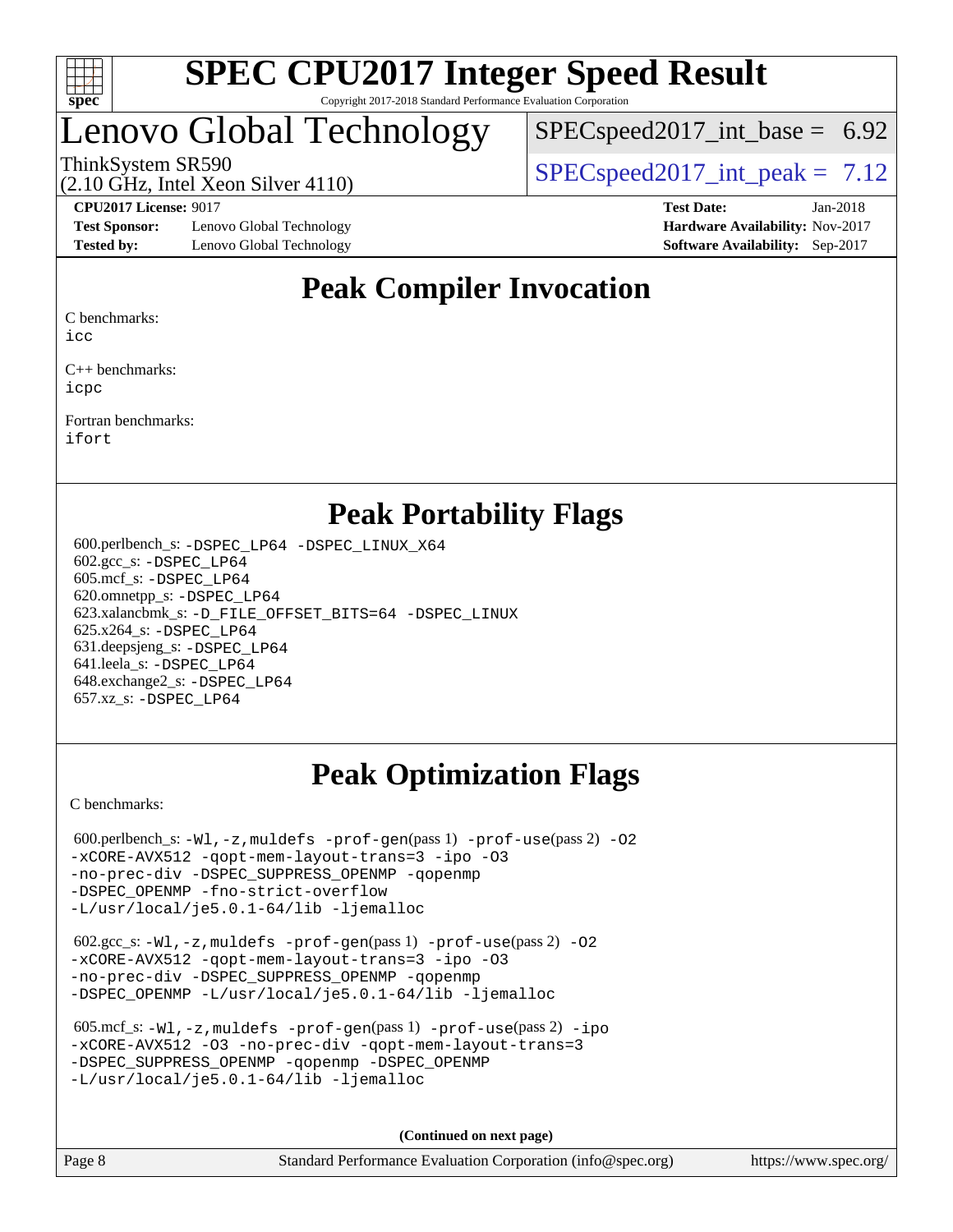

## Lenovo Global Technology

 $SPECspeed2017\_int\_base = 6.92$ 

(2.10 GHz, Intel Xeon Silver 4110)

ThinkSystem SR590  $SPEC speed2017$  int peak = 7.12

**[Test Sponsor:](http://www.spec.org/auto/cpu2017/Docs/result-fields.html#TestSponsor)** Lenovo Global Technology **[Hardware Availability:](http://www.spec.org/auto/cpu2017/Docs/result-fields.html#HardwareAvailability)** Nov-2017 **[Tested by:](http://www.spec.org/auto/cpu2017/Docs/result-fields.html#Testedby)** Lenovo Global Technology **[Software Availability:](http://www.spec.org/auto/cpu2017/Docs/result-fields.html#SoftwareAvailability)** Sep-2017

**[CPU2017 License:](http://www.spec.org/auto/cpu2017/Docs/result-fields.html#CPU2017License)** 9017 **[Test Date:](http://www.spec.org/auto/cpu2017/Docs/result-fields.html#TestDate)** Jan-2018

## **[Peak Optimization Flags \(Continued\)](http://www.spec.org/auto/cpu2017/Docs/result-fields.html#PeakOptimizationFlags)**

 625.x264\_s: [-Wl,-z,muldefs](http://www.spec.org/cpu2017/results/res2018q1/cpu2017-20180108-02546.flags.html#user_peakEXTRA_LDFLAGS625_x264_s_link_force_multiple1_b4cbdb97b34bdee9ceefcfe54f4c8ea74255f0b02a4b23e853cdb0e18eb4525ac79b5a88067c842dd0ee6996c24547a27a4b99331201badda8798ef8a743f577) [-xCORE-AVX512](http://www.spec.org/cpu2017/results/res2018q1/cpu2017-20180108-02546.flags.html#user_peakCOPTIMIZE625_x264_s_f-xCORE-AVX512) [-ipo](http://www.spec.org/cpu2017/results/res2018q1/cpu2017-20180108-02546.flags.html#user_peakCOPTIMIZE625_x264_s_f-ipo) [-O3](http://www.spec.org/cpu2017/results/res2018q1/cpu2017-20180108-02546.flags.html#user_peakCOPTIMIZE625_x264_s_f-O3) [-no-prec-div](http://www.spec.org/cpu2017/results/res2018q1/cpu2017-20180108-02546.flags.html#user_peakCOPTIMIZE625_x264_s_f-no-prec-div) [-qopt-mem-layout-trans=3](http://www.spec.org/cpu2017/results/res2018q1/cpu2017-20180108-02546.flags.html#user_peakCOPTIMIZE625_x264_s_f-qopt-mem-layout-trans_de80db37974c74b1f0e20d883f0b675c88c3b01e9d123adea9b28688d64333345fb62bc4a798493513fdb68f60282f9a726aa07f478b2f7113531aecce732043) [-qopenmp](http://www.spec.org/cpu2017/results/res2018q1/cpu2017-20180108-02546.flags.html#user_peakCOPTIMIZE625_x264_s_qopenmp_16be0c44f24f464004c6784a7acb94aca937f053568ce72f94b139a11c7c168634a55f6653758ddd83bcf7b8463e8028bb0b48b77bcddc6b78d5d95bb1df2967) [-DSPEC\\_OPENMP](http://www.spec.org/cpu2017/results/res2018q1/cpu2017-20180108-02546.flags.html#suite_peakCOPTIMIZE625_x264_s_DSPEC_OPENMP) [-L/usr/local/je5.0.1-64/lib](http://www.spec.org/cpu2017/results/res2018q1/cpu2017-20180108-02546.flags.html#user_peakEXTRA_LIBS625_x264_s_jemalloc_link_path64_4b10a636b7bce113509b17f3bd0d6226c5fb2346b9178c2d0232c14f04ab830f976640479e5c33dc2bcbbdad86ecfb6634cbbd4418746f06f368b512fced5394) [-ljemalloc](http://www.spec.org/cpu2017/results/res2018q1/cpu2017-20180108-02546.flags.html#user_peakEXTRA_LIBS625_x264_s_jemalloc_link_lib_d1249b907c500fa1c0672f44f562e3d0f79738ae9e3c4a9c376d49f265a04b9c99b167ecedbf6711b3085be911c67ff61f150a17b3472be731631ba4d0471706)

657.xz\_s: Same as 602.gcc\_s

[C++ benchmarks:](http://www.spec.org/auto/cpu2017/Docs/result-fields.html#CXXbenchmarks)

620.omnetpp\_s: $-W1$ ,-z,muldefs -prof-qen(pass 1) [-prof-use](http://www.spec.org/cpu2017/results/res2018q1/cpu2017-20180108-02546.flags.html#user_peakPASS2_CXXFLAGSPASS2_LDFLAGS620_omnetpp_s_prof_use_1a21ceae95f36a2b53c25747139a6c16ca95bd9def2a207b4f0849963b97e94f5260e30a0c64f4bb623698870e679ca08317ef8150905d41bd88c6f78df73f19)(pass 2) [-ipo](http://www.spec.org/cpu2017/results/res2018q1/cpu2017-20180108-02546.flags.html#user_peakPASS1_CXXOPTIMIZEPASS2_CXXOPTIMIZE620_omnetpp_s_f-ipo) [-xCORE-AVX512](http://www.spec.org/cpu2017/results/res2018q1/cpu2017-20180108-02546.flags.html#user_peakPASS2_CXXOPTIMIZE620_omnetpp_s_f-xCORE-AVX512) [-O3](http://www.spec.org/cpu2017/results/res2018q1/cpu2017-20180108-02546.flags.html#user_peakPASS1_CXXOPTIMIZEPASS2_CXXOPTIMIZE620_omnetpp_s_f-O3) [-no-prec-div](http://www.spec.org/cpu2017/results/res2018q1/cpu2017-20180108-02546.flags.html#user_peakPASS1_CXXOPTIMIZEPASS2_CXXOPTIMIZE620_omnetpp_s_f-no-prec-div) [-qopt-mem-layout-trans=3](http://www.spec.org/cpu2017/results/res2018q1/cpu2017-20180108-02546.flags.html#user_peakPASS1_CXXOPTIMIZEPASS2_CXXOPTIMIZE620_omnetpp_s_f-qopt-mem-layout-trans_de80db37974c74b1f0e20d883f0b675c88c3b01e9d123adea9b28688d64333345fb62bc4a798493513fdb68f60282f9a726aa07f478b2f7113531aecce732043) [-DSPEC\\_SUPPRESS\\_OPENMP](http://www.spec.org/cpu2017/results/res2018q1/cpu2017-20180108-02546.flags.html#suite_peakPASS1_CXXOPTIMIZE620_omnetpp_s_DSPEC_SUPPRESS_OPENMP) [-qopenmp](http://www.spec.org/cpu2017/results/res2018q1/cpu2017-20180108-02546.flags.html#user_peakPASS2_CXXOPTIMIZE620_omnetpp_s_qopenmp_16be0c44f24f464004c6784a7acb94aca937f053568ce72f94b139a11c7c168634a55f6653758ddd83bcf7b8463e8028bb0b48b77bcddc6b78d5d95bb1df2967) [-DSPEC\\_OPENMP](http://www.spec.org/cpu2017/results/res2018q1/cpu2017-20180108-02546.flags.html#suite_peakPASS2_CXXOPTIMIZE620_omnetpp_s_DSPEC_OPENMP) [-L/usr/local/je5.0.1-64/lib](http://www.spec.org/cpu2017/results/res2018q1/cpu2017-20180108-02546.flags.html#user_peakEXTRA_LIBS620_omnetpp_s_jemalloc_link_path64_4b10a636b7bce113509b17f3bd0d6226c5fb2346b9178c2d0232c14f04ab830f976640479e5c33dc2bcbbdad86ecfb6634cbbd4418746f06f368b512fced5394) [-ljemalloc](http://www.spec.org/cpu2017/results/res2018q1/cpu2017-20180108-02546.flags.html#user_peakEXTRA_LIBS620_omnetpp_s_jemalloc_link_lib_d1249b907c500fa1c0672f44f562e3d0f79738ae9e3c4a9c376d49f265a04b9c99b167ecedbf6711b3085be911c67ff61f150a17b3472be731631ba4d0471706)

 623.xalancbmk\_s: [-L/opt/intel/compilers\\_and\\_libraries\\_2018/linux/lib/ia32](http://www.spec.org/cpu2017/results/res2018q1/cpu2017-20180108-02546.flags.html#user_peakCXXLD623_xalancbmk_s_Enable-32bit-runtime_af243bdb1d79e4c7a4f720bf8275e627de2ecd461de63307bc14cef0633fde3cd7bb2facb32dcc8be9566045fb55d40ce2b72b725f73827aa7833441b71b9343) [-Wl,-z,muldefs](http://www.spec.org/cpu2017/results/res2018q1/cpu2017-20180108-02546.flags.html#user_peakEXTRA_LDFLAGS623_xalancbmk_s_link_force_multiple1_b4cbdb97b34bdee9ceefcfe54f4c8ea74255f0b02a4b23e853cdb0e18eb4525ac79b5a88067c842dd0ee6996c24547a27a4b99331201badda8798ef8a743f577) [-prof-gen](http://www.spec.org/cpu2017/results/res2018q1/cpu2017-20180108-02546.flags.html#user_peakPASS1_CXXFLAGSPASS1_LDFLAGS623_xalancbmk_s_prof_gen_5aa4926d6013ddb2a31985c654b3eb18169fc0c6952a63635c234f711e6e63dd76e94ad52365559451ec499a2cdb89e4dc58ba4c67ef54ca681ffbe1461d6b36)(pass 1) [-prof-use](http://www.spec.org/cpu2017/results/res2018q1/cpu2017-20180108-02546.flags.html#user_peakPASS2_CXXFLAGSPASS2_LDFLAGS623_xalancbmk_s_prof_use_1a21ceae95f36a2b53c25747139a6c16ca95bd9def2a207b4f0849963b97e94f5260e30a0c64f4bb623698870e679ca08317ef8150905d41bd88c6f78df73f19)(pass 2) [-ipo](http://www.spec.org/cpu2017/results/res2018q1/cpu2017-20180108-02546.flags.html#user_peakPASS1_CXXOPTIMIZEPASS2_CXXOPTIMIZE623_xalancbmk_s_f-ipo) [-xCORE-AVX512](http://www.spec.org/cpu2017/results/res2018q1/cpu2017-20180108-02546.flags.html#user_peakPASS2_CXXOPTIMIZE623_xalancbmk_s_f-xCORE-AVX512) [-O3](http://www.spec.org/cpu2017/results/res2018q1/cpu2017-20180108-02546.flags.html#user_peakPASS1_CXXOPTIMIZEPASS2_CXXOPTIMIZE623_xalancbmk_s_f-O3) [-no-prec-div](http://www.spec.org/cpu2017/results/res2018q1/cpu2017-20180108-02546.flags.html#user_peakPASS1_CXXOPTIMIZEPASS2_CXXOPTIMIZE623_xalancbmk_s_f-no-prec-div) [-qopt-mem-layout-trans=3](http://www.spec.org/cpu2017/results/res2018q1/cpu2017-20180108-02546.flags.html#user_peakPASS1_CXXOPTIMIZEPASS2_CXXOPTIMIZE623_xalancbmk_s_f-qopt-mem-layout-trans_de80db37974c74b1f0e20d883f0b675c88c3b01e9d123adea9b28688d64333345fb62bc4a798493513fdb68f60282f9a726aa07f478b2f7113531aecce732043) [-DSPEC\\_SUPPRESS\\_OPENMP](http://www.spec.org/cpu2017/results/res2018q1/cpu2017-20180108-02546.flags.html#suite_peakPASS1_CXXOPTIMIZE623_xalancbmk_s_DSPEC_SUPPRESS_OPENMP) [-qopenmp](http://www.spec.org/cpu2017/results/res2018q1/cpu2017-20180108-02546.flags.html#user_peakPASS2_CXXOPTIMIZE623_xalancbmk_s_qopenmp_16be0c44f24f464004c6784a7acb94aca937f053568ce72f94b139a11c7c168634a55f6653758ddd83bcf7b8463e8028bb0b48b77bcddc6b78d5d95bb1df2967) [-DSPEC\\_OPENMP](http://www.spec.org/cpu2017/results/res2018q1/cpu2017-20180108-02546.flags.html#suite_peakPASS2_CXXOPTIMIZE623_xalancbmk_s_DSPEC_OPENMP) [-L/usr/local/je5.0.1-32/lib](http://www.spec.org/cpu2017/results/res2018q1/cpu2017-20180108-02546.flags.html#user_peakEXTRA_LIBS623_xalancbmk_s_jemalloc_link_path32_e29f22e8e6c17053bbc6a0971f5a9c01a601a06bb1a59df2084b77a2fe0a2995b64fd4256feaeea39eeba3aae142e96e2b2b0a28974019c0c0c88139a84f900a) [-ljemalloc](http://www.spec.org/cpu2017/results/res2018q1/cpu2017-20180108-02546.flags.html#user_peakEXTRA_LIBS623_xalancbmk_s_jemalloc_link_lib_d1249b907c500fa1c0672f44f562e3d0f79738ae9e3c4a9c376d49f265a04b9c99b167ecedbf6711b3085be911c67ff61f150a17b3472be731631ba4d0471706)

631.deepsjeng\_s: Same as 620.omnetpp\_s

641.leela\_s: Same as 620.omnetpp\_s

[Fortran benchmarks](http://www.spec.org/auto/cpu2017/Docs/result-fields.html#Fortranbenchmarks): [-Wl,-z,muldefs](http://www.spec.org/cpu2017/results/res2018q1/cpu2017-20180108-02546.flags.html#user_FCpeak_link_force_multiple1_b4cbdb97b34bdee9ceefcfe54f4c8ea74255f0b02a4b23e853cdb0e18eb4525ac79b5a88067c842dd0ee6996c24547a27a4b99331201badda8798ef8a743f577) [-xCORE-AVX512](http://www.spec.org/cpu2017/results/res2018q1/cpu2017-20180108-02546.flags.html#user_FCpeak_f-xCORE-AVX512) [-ipo](http://www.spec.org/cpu2017/results/res2018q1/cpu2017-20180108-02546.flags.html#user_FCpeak_f-ipo) [-O3](http://www.spec.org/cpu2017/results/res2018q1/cpu2017-20180108-02546.flags.html#user_FCpeak_f-O3) [-no-prec-div](http://www.spec.org/cpu2017/results/res2018q1/cpu2017-20180108-02546.flags.html#user_FCpeak_f-no-prec-div) [-qopt-mem-layout-trans=3](http://www.spec.org/cpu2017/results/res2018q1/cpu2017-20180108-02546.flags.html#user_FCpeak_f-qopt-mem-layout-trans_de80db37974c74b1f0e20d883f0b675c88c3b01e9d123adea9b28688d64333345fb62bc4a798493513fdb68f60282f9a726aa07f478b2f7113531aecce732043) [-nostandard-realloc-lhs](http://www.spec.org/cpu2017/results/res2018q1/cpu2017-20180108-02546.flags.html#user_FCpeak_f_2003_std_realloc_82b4557e90729c0f113870c07e44d33d6f5a304b4f63d4c15d2d0f1fab99f5daaed73bdb9275d9ae411527f28b936061aa8b9c8f2d63842963b95c9dd6426b8a) [-align array32byte](http://www.spec.org/cpu2017/results/res2018q1/cpu2017-20180108-02546.flags.html#user_FCpeak_align_array32byte_b982fe038af199962ba9a80c053b8342c548c85b40b8e86eb3cc33dee0d7986a4af373ac2d51c3f7cf710a18d62fdce2948f201cd044323541f22fc0fffc51b6) [-L/usr/local/je5.0.1-64/lib](http://www.spec.org/cpu2017/results/res2018q1/cpu2017-20180108-02546.flags.html#user_FCpeak_jemalloc_link_path64_4b10a636b7bce113509b17f3bd0d6226c5fb2346b9178c2d0232c14f04ab830f976640479e5c33dc2bcbbdad86ecfb6634cbbd4418746f06f368b512fced5394) [-ljemalloc](http://www.spec.org/cpu2017/results/res2018q1/cpu2017-20180108-02546.flags.html#user_FCpeak_jemalloc_link_lib_d1249b907c500fa1c0672f44f562e3d0f79738ae9e3c4a9c376d49f265a04b9c99b167ecedbf6711b3085be911c67ff61f150a17b3472be731631ba4d0471706)

## **[Peak Other Flags](http://www.spec.org/auto/cpu2017/Docs/result-fields.html#PeakOtherFlags)**

[C benchmarks](http://www.spec.org/auto/cpu2017/Docs/result-fields.html#Cbenchmarks):  $-m64 - std= c11$  $-m64 - std= c11$ 

[C++ benchmarks \(except as noted below\):](http://www.spec.org/auto/cpu2017/Docs/result-fields.html#CXXbenchmarksexceptasnotedbelow) [-m64](http://www.spec.org/cpu2017/results/res2018q1/cpu2017-20180108-02546.flags.html#user_CXXpeak_intel_intel64_18.0_af43caccfc8ded86e7699f2159af6efc7655f51387b94da716254467f3c01020a5059329e2569e4053f409e7c9202a7efc638f7a6d1ffb3f52dea4a3e31d82ab)

623.xalancbmk\_s: [-m32](http://www.spec.org/cpu2017/results/res2018q1/cpu2017-20180108-02546.flags.html#user_peakCXXLD623_xalancbmk_s_intel_ia32_18.0_2666f1173eb60787016b673bfe1358e27016ef7649ea4884b7bc6187fd89dc221d14632e22638cde1c647a518de97358ab15d4ad098ee4e19a8b28d0c25e14bf)

[Fortran benchmarks](http://www.spec.org/auto/cpu2017/Docs/result-fields.html#Fortranbenchmarks): [-m64](http://www.spec.org/cpu2017/results/res2018q1/cpu2017-20180108-02546.flags.html#user_FCpeak_intel_intel64_18.0_af43caccfc8ded86e7699f2159af6efc7655f51387b94da716254467f3c01020a5059329e2569e4053f409e7c9202a7efc638f7a6d1ffb3f52dea4a3e31d82ab)